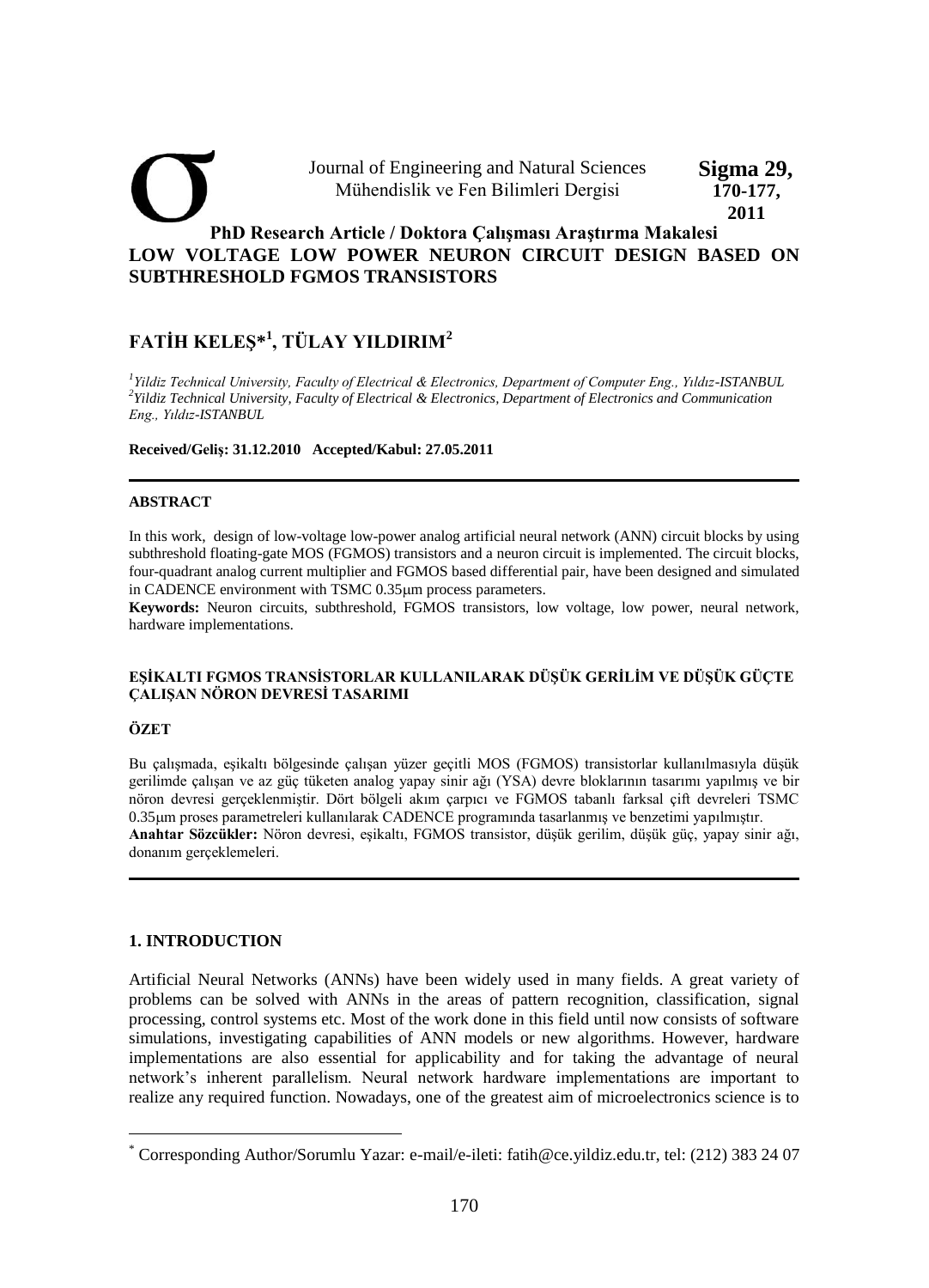develop a general purpose integrated circuit which can change own characteristics or transfer functions with respect to any condition. Neural integrated circuits are this kind of proposed circuits with on chip or off chip learning capabilities.

Low power consumption design techniques have become more and more important in modern VLSI technologies. This has been mainly motivated by the demand for portable equipments which must consume as little power as possible to extend the battery life. Weak inversion mode is suitable for the design of continuous time ultra low power systems [1].

FGMOS structures are also known as neuron MOS because of functional similarity of the neuron [2]. FGMOS transistors biased in the weak inversion region exhibit an exponential behavior which can be used to implement various current mode circuit such as multipliers and dividers [3]. In the last few years, FGMOS transistors have found many applications in electronic programming [4], Op-amp offset compensation [5], D/A and A/D converters [6], inverters and amplifiers [7], voltage attenuators [8], current mirrors [9] and low voltage analog circuits [9]-[11]. Recently, an increased number of publications on the use of the FGMOS in analog computational circuits have been reported voltage squarers and multipliers [11]-[13].

In previous studies, the neuron circuit generally has the following components; current mode multiplier, an Op-amp based adder and activation function generator [13]. The summation and the activation function were realized in different blocks. In this paper unlike the previous works, these functions were realized in the same subthreshold FGMOS differential pair block.

In this work, using subthreshold FGMOS based multiplier and subthreshold FGMOS differential pair, a neuron was designed. Then, n-input neurons are obtained by generalized this neuron structures. Finally the designed low voltage low power subthreshold FGMOS based neuron circuit was simulated in CADENCE environment with TSMC 0.35 $\mu$ m process parameters. All simulation results were shown and concluded.

## **2. SUBTHRESHOLD FGMOS TRANSISTOR**

The multiple-input-floating-gate transistor is an ordinary MOS transistor which the gate is floating. The basic structure of an n-channel FGMOS transistor with n-input voltages  $V_1, V_2, \ldots$ V<sub>n</sub>, is shown in Figure 1. The floating-gate is formed by the first polysilicon layer over the nchannel while the multiple-input gates are formed by the second polysilicon layer and they are located over the floating gate. This floating gate is capacitively coupled to the multiple-input gates. The symbolic representation of such devices is shown in Figure 1.



**Figure 1.** Basic structure of an NMOS floating-gate transistor with n input gates and symbolic representation.

The drain current of a an n-channel FGMOS transistor with n-input gates in the subthreshold saturation region, neglecting the second-order effects, is given by the following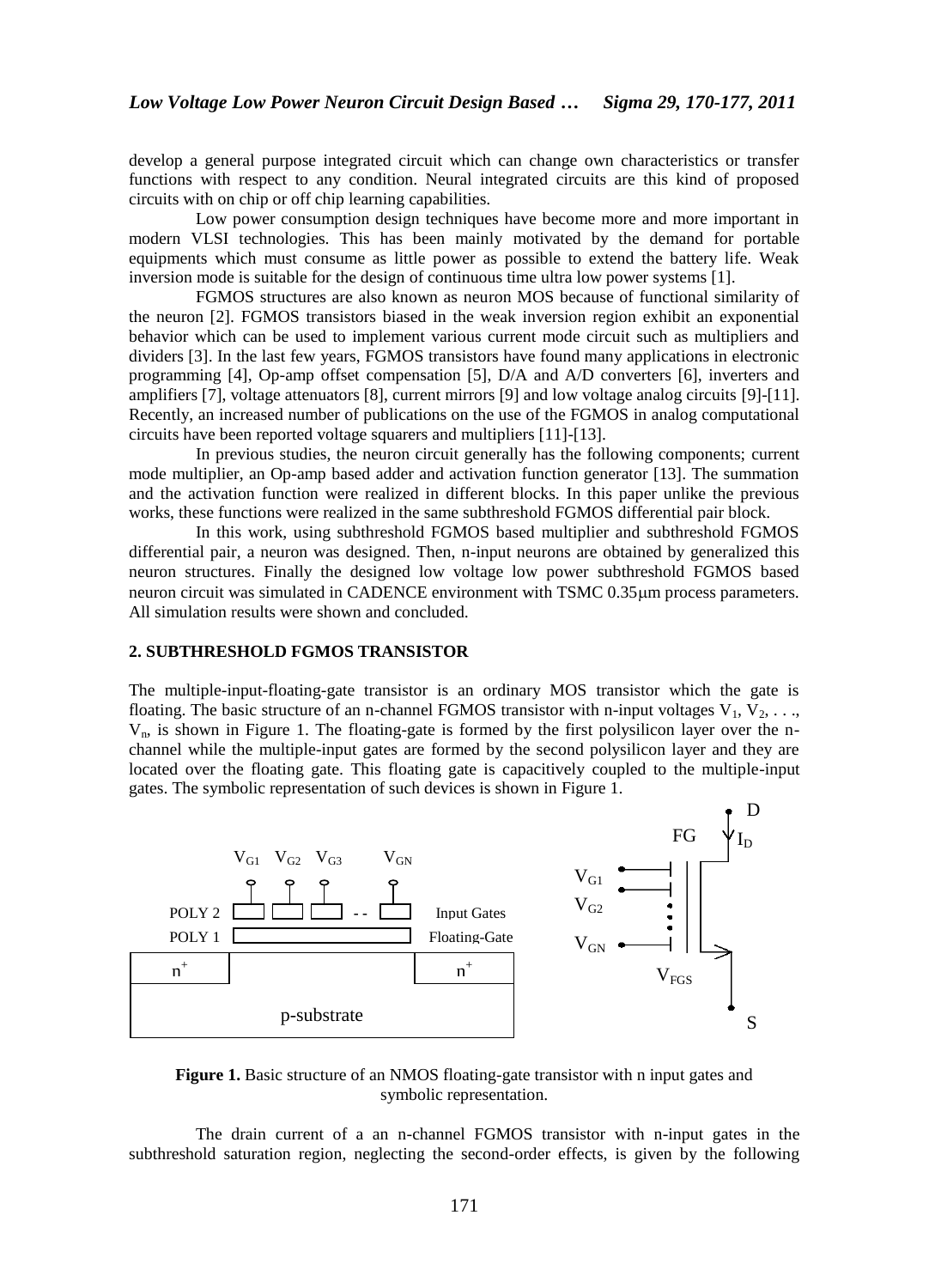equation ( $V_{GS}$  <  $V_T$ ,  $V_{BS}$  = 0,  $V_{DS}$  > 4U<sub>T</sub>):

$$
I_D = I_0 e^{\frac{V_{FGS}}{nU_T}}
$$
 (1)

where  $I_0$  is the weak inversion specific current, *n* is the slope factor and  $U_T$  is the thermal voltage.

The voltage at the floating gate (FG) is given by:

$$
V_{FG} = \frac{c_{FGD}V_D + c_{FGS}V_S + c_{FGB}V_B + \sum c_{Gi}V_{Gi}}{c_T} \tag{2}
$$

where  $V_{FG}$ ,  $V_D$ ,  $V_S$  and  $V_B$  are the voltages at the FG, drain, source and bulk respectively; N is the number of inputs;  $C_i$  are their corresponding input capacitances;  $C_{FGB}$ ,  $C_{FGB}$ and  $C_{FGD}$  are the parasitic capacitances to bulk, source and drain respectively; and  $C_T$  is the sum of all the capacitances connected to the FG  $(C_{Gi} \gg C_{FGD}, C_{FGS}, C_{FGB})$ :

$$
C_T = C_{FGD} + C_{FGS} + C_{FGB} + \sum_{i=1}^{N} C_{Gi}
$$
\n
$$
(3)
$$

## **3. BUILDING BLOCKS**

The proposed low voltage low power neuron circuit contains two main blocks. These are subthreshold FGMOS current multiplier and sigmoidal circuit (subthreshold FGMOS differential pair) units.

## *Subthreshold FGMOS Multiplier*

Figure 2 shows the four quadrant current multiplier circuit. It is constructed by a one quadrant multiplier (nFG2, nFG4, nFG5 and nFG6) using the translinear principle [3]. Multiplication of the input current is equal to the difference of output current of the circuit [11], output range is not too wide.



**Figure 2.** Four-quadrant multiplier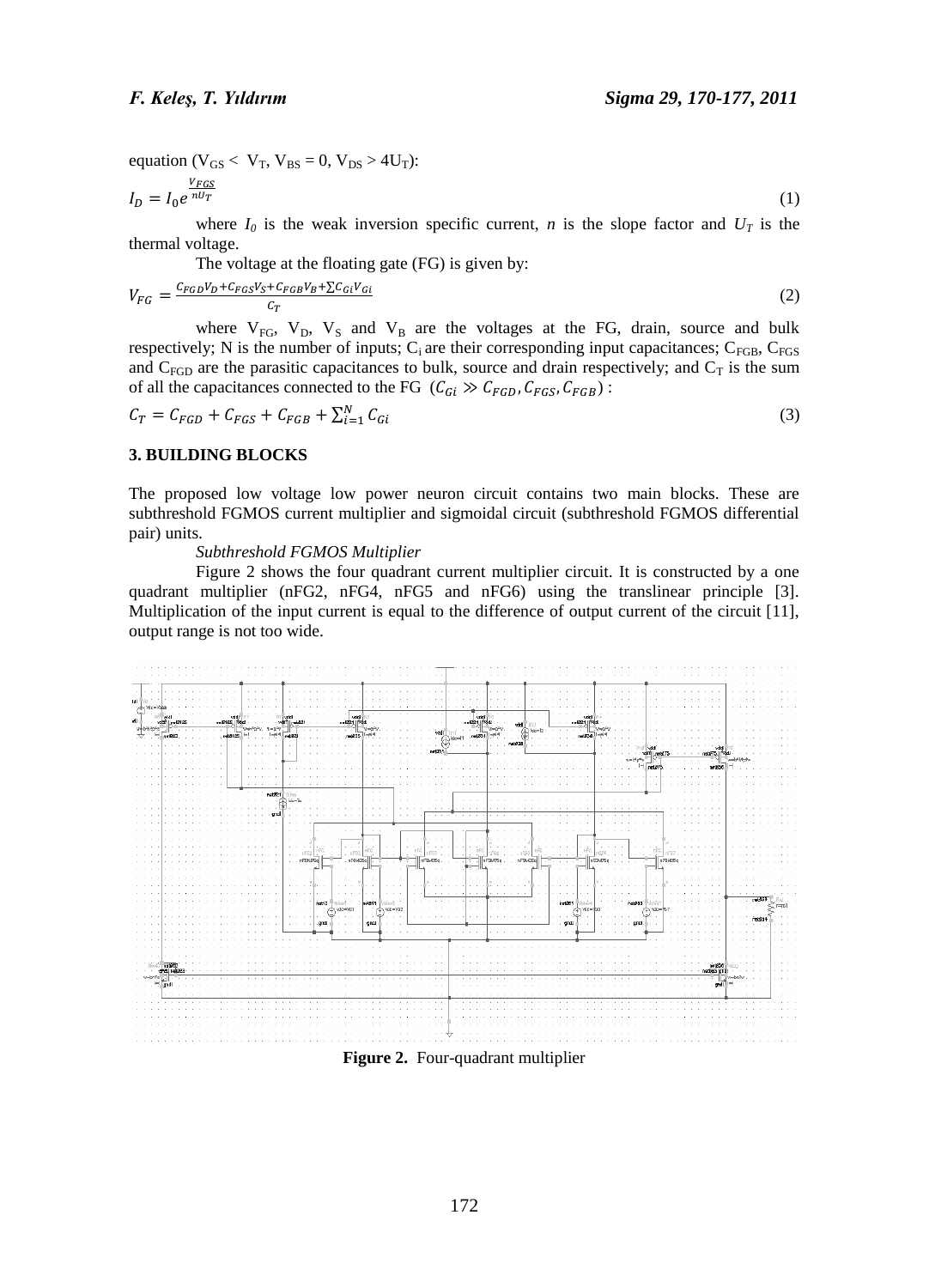In this study, there is single output current and the output voltage is equal to multiplication of the input current. The output range is rather increased with these improvements: low voltage cascode subthreshold FGMOS current mirrors are used instead of conventional current mirrors and difference of output current is converted to the output voltage. Working principle of the circuit is given below:

$$
I_{nFG2} = I_{nFG1} = I_b \tag{4}
$$

$$
I_{nFG3} = I_{nFG4} = I_{in1} + I_b
$$
\n<sup>(5)</sup>

$$
I_{nFG5} = \frac{I_{nFG4} \times I_{nFG6}}{I_{nFG2}} = \frac{(I_{in1} + I_b)(I_{in2} + I_b)}{I_b}
$$
(6)

$$
I_{nFG6} = I_{nFG7} = I_{in2} + I_b
$$
\n(7)

If  $|I_{in1}|$ ,  $|I_{in2}| < I_b$ , then the output currents are given as:

$$
I_{OUT1} = I_{nFG1} + I_{nFG5} = I_b + \frac{(I_{in1} + I_b)(I_{in2} + I_b)}{I_b}
$$
\n(8)

$$
I_{OUT2} = I_{nFG3} + I_{nFG7} = (I_{in1} + I_b) + (I_{in2} + I_b)
$$
\n(9)

Output current and voltage are obtained:

$$
I_{OUT} = I_{OUT1} - I_{OUT2} = \frac{I_{in1} \times I_{in2}}{I_b}
$$
\n(10)

$$
V_{OUT} = B. R_{out}. (I_{OUT1} - I_{OUT2}) \tag{11}
$$

where B is the reflection ratio of low voltage cascode subthreshold FGMOS current mirrors and maximum value of five should be taken [14].

For our application, we have used  $0.35 \mu m$  TSMC CMOS process parameters. The supply voltage for the multiplier circuit was 0.75V and simulated using CADENCE simulator.

The dc transfer characteristics of the subthreshold FGMOS multiplier with the input  $I_{in1}$ varied -5nA to 5nA and the input  $I_{in2}$  taking values from -5nA to 5nA with 2.5nA steps is plotted in Figure 4.

#### DC Response 4 Bölgeli Çarpıcının DC Geçiş Eğrileri



**Figure 4.** DC transfer characteristics of the multiplier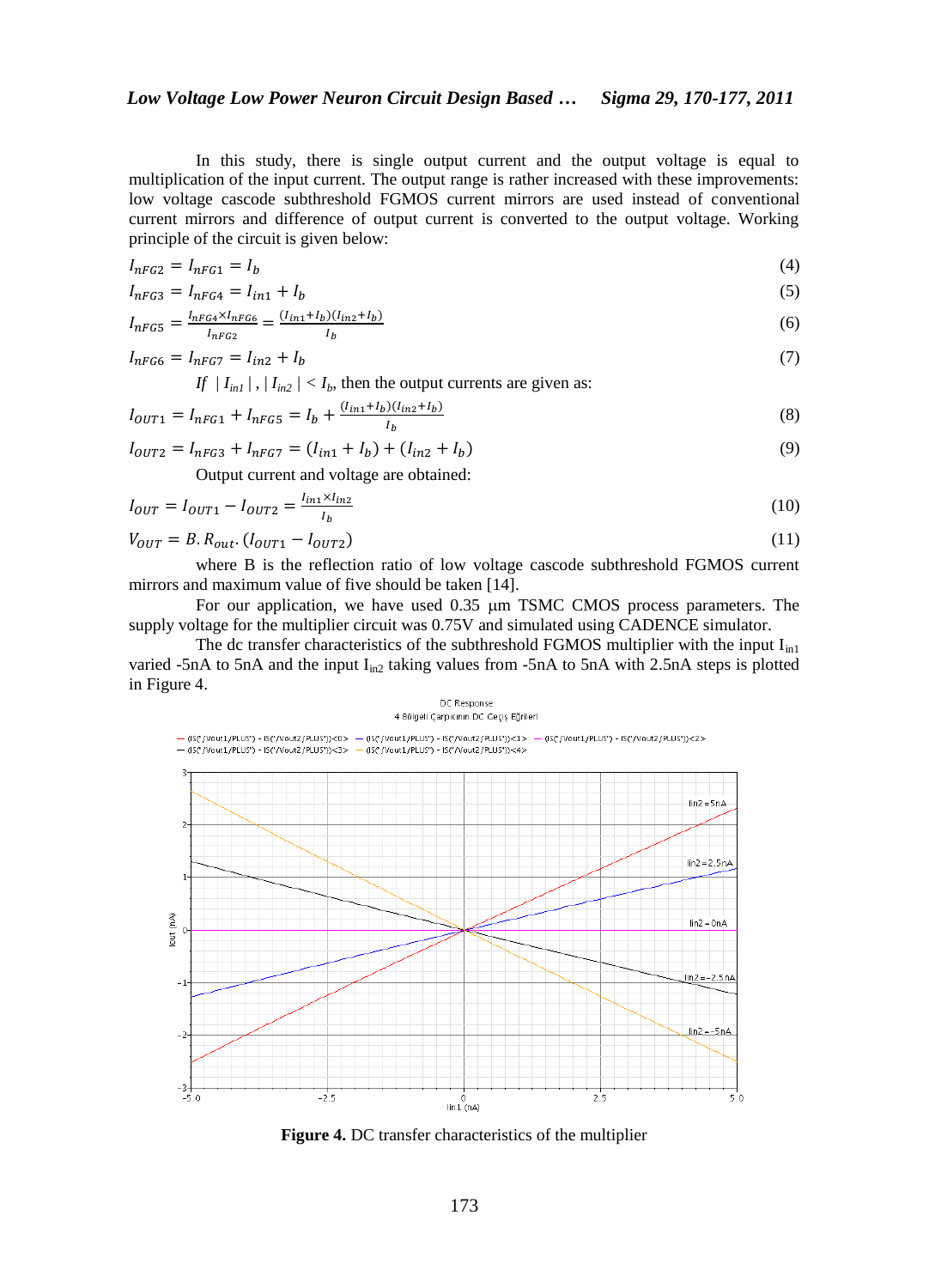## *Sigmoidal Circuit (Subthreshold FGMOS Differential Pair)*

By substituting FGMOS transistors instead of input stage MOS transistors in a conventional differential pair, the subthreshold FGMOS differential pair is obtained as in Figure 5. Since FGMOS has a summation of weights, conventional differential pair structure with FGMOS directly realizes sum of multiplication. The output current of the sigmoidal circuit is equal to tangent sigmoid function as seen below.

$$
I_0 = I_b \tanh \frac{V_{FG1} - V_{FG2}}{2nU_T} \tag{12}
$$

where  $V_{FG1}$  and  $V_{FG2}$  voltages obtained by  $V_{1+}$ ,  $V_{2+}$  and  $V_{1-}$ ,  $V_{2-}$  voltages substituting in Equation 2.



**Figure 5.** Sigmoidal circuit

The supply voltage for the sigmoidal circuit is 0.5V and dc transfer characteristics is plotted in Figure 6.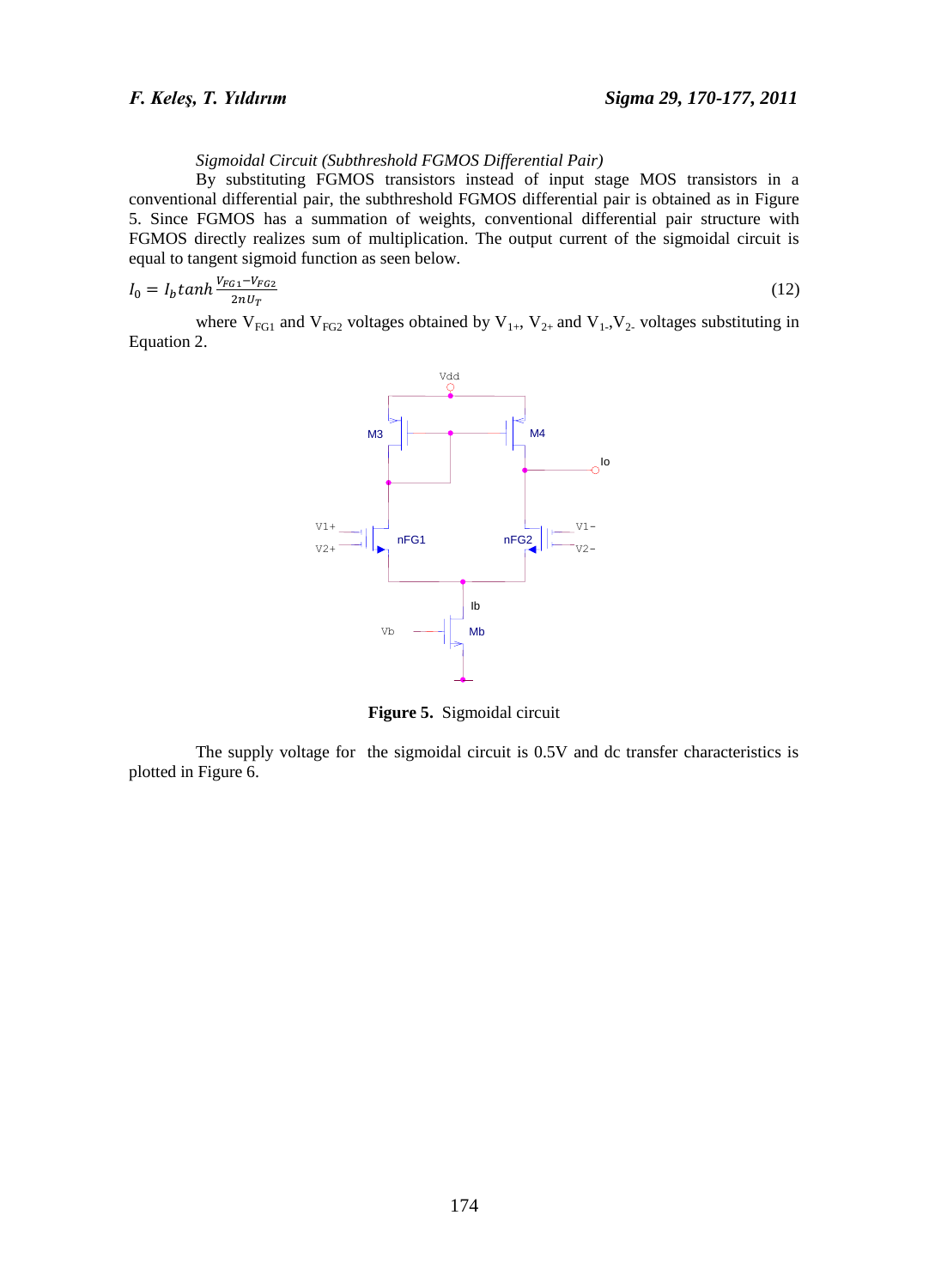DC Analysis `srcSweep': iin1:dc = (-5 nA -> 5 nA)



**Figure 6.** DC transfer characteristics of the sigmoidal circuit

## **4. THE NEURON CIRCUIT**

#### *Simple Neuron Circuit*

Neuron circuit block diagram is shown in Figure 7a by the combination of the building blocks neuron is obtained. If we explain this structure shortly, input 'x' is multiplied by its weight 'w' then the sum of these products are applied to an activation function and the output "*y*" is obtained. The multiplication, which is mentioned in Figure 7a, is obtained in Figure 7b using a multiplier with two inputs *x* and *w*. The summation and the activation function (Figure 7a) are realized by using sigmoidal circuit as shown in Figure 7b.



**Figure 7.** (a) Neuron model, (b) Neuron circuit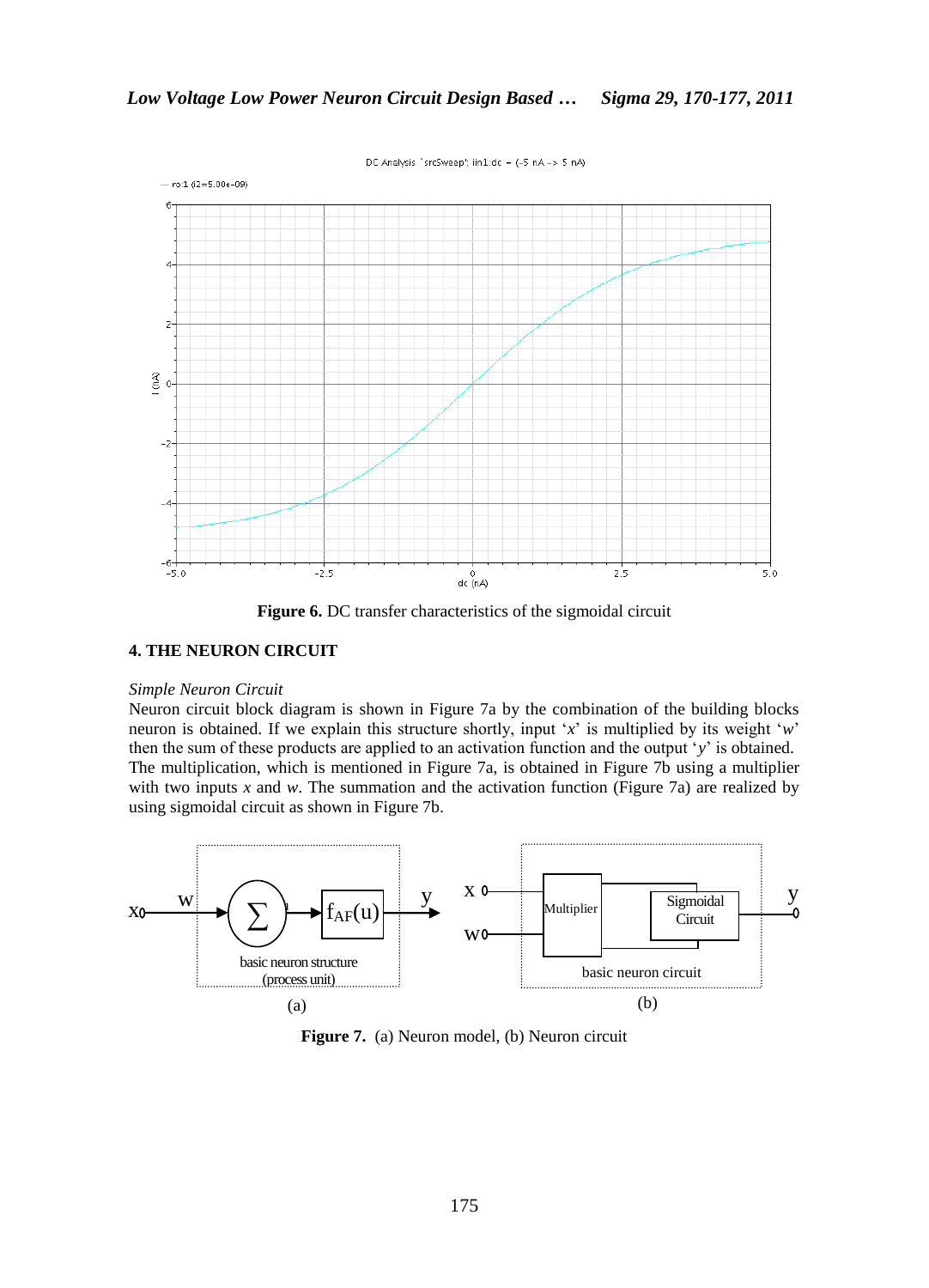### *N-Input Neuron Circuit*

N-input neuron circuit shown in Figure 8 can be obtained by generalization of simple neuron circuit. This generalization can also be explained as n-input neuron circuit must have n multipliers, in other words the number of inputs must be equal to the number of multipliers. Multiplier outputs are used as the inputs of subthreshold FGMOS differential pair. As the number of inputs changes the number of multipliers so the input number of subthreshold FGMOS differential pair will change. This change will affect the physical structure of the input stage FGMOS transistors in the differential pair.



**Figure 8.** N-input neuron circuit.

## **5. CONCLUSION**

In this work, a modular n-input neuron structure is introduced and applied effectively. ANN structures have been obtained by using these neuron circuits. Simulation results of the low voltage low power neuron circuit proved the efficiency of the proposed neuron circuit. The power consumption required for neuron circuit is 222nW. Low voltage low power subthreshold FGMOS based neuron circuit has single block summation and activation function realization advantage. For complex neural hardware implementations or neural integrated circuit realizations especially to use in pattern recognition field, this neuron block can be used accurately.

This research has been supported by Yıldız Technical University Scientific Research Projects Coordination Department. Project Number : 28-04-03-01

## **REFERENCES / KAYNAKLAR**

- [1] Wang, A., Calhoun, B. H. ve Chandrakasan, A. P., "Sub-threshold Design for Ultra Low-Power Systems", Series: Series on Integrated Circuits and Systems, Springer, USA, 2007.
- [2] Shibata, T., and Ohmi,T., "A functional MOS transistor featuring gate-level weighted sum and threshold operations", IEEE Trans. Electron Devices, vol. 39, pp. 1444–1455, June 1992.